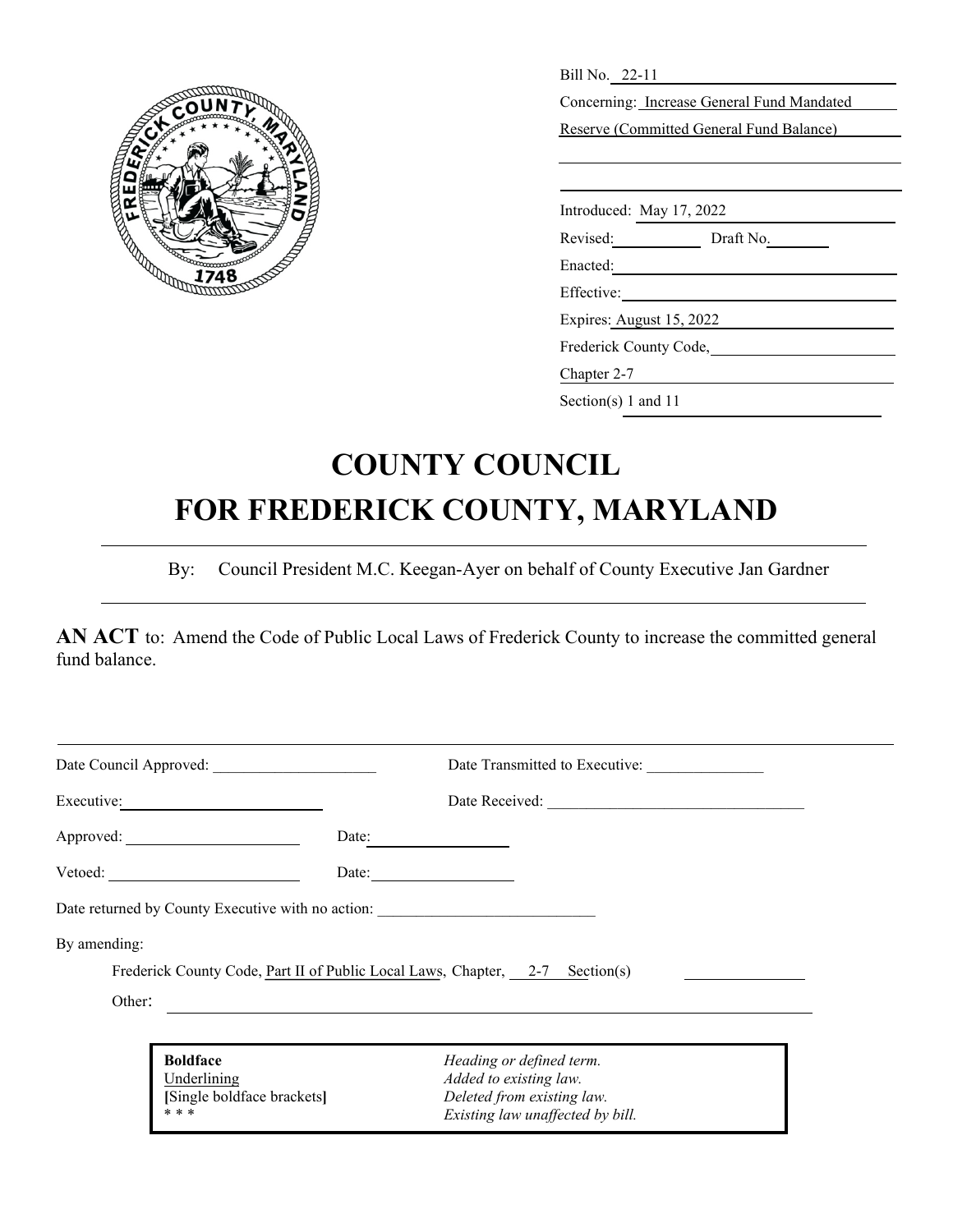## Bill No. 22-11

The County Council of Frederick County, Maryland, finds it necessary and appropriate to increase the amount allocated to the committed general fund balance from seven (7) percent to eight (8) percent.

NOW, THEREFORE, BE IT ENACTED BY THE COUNTY COUNCIL FOR FREDERICK COUNTY, MARYLAND, that Section 2-7-1, subsection (a)(2) and Section 2-7- 11, subsection (c), of the Code of Public Local Laws of Frederick County be, and are hereby, amended to read as shown on the attached Exhibit 1.

BE IT FURTHER ENACTED, this Bill shall apply to all tax levies by the County on or after July 1, 2021.

> M.C. Keegan-Ayer, President County Council of Frederick County, Maryland

 $\mathcal{L}_\text{max}$  , where  $\mathcal{L}_\text{max}$  and  $\mathcal{L}_\text{max}$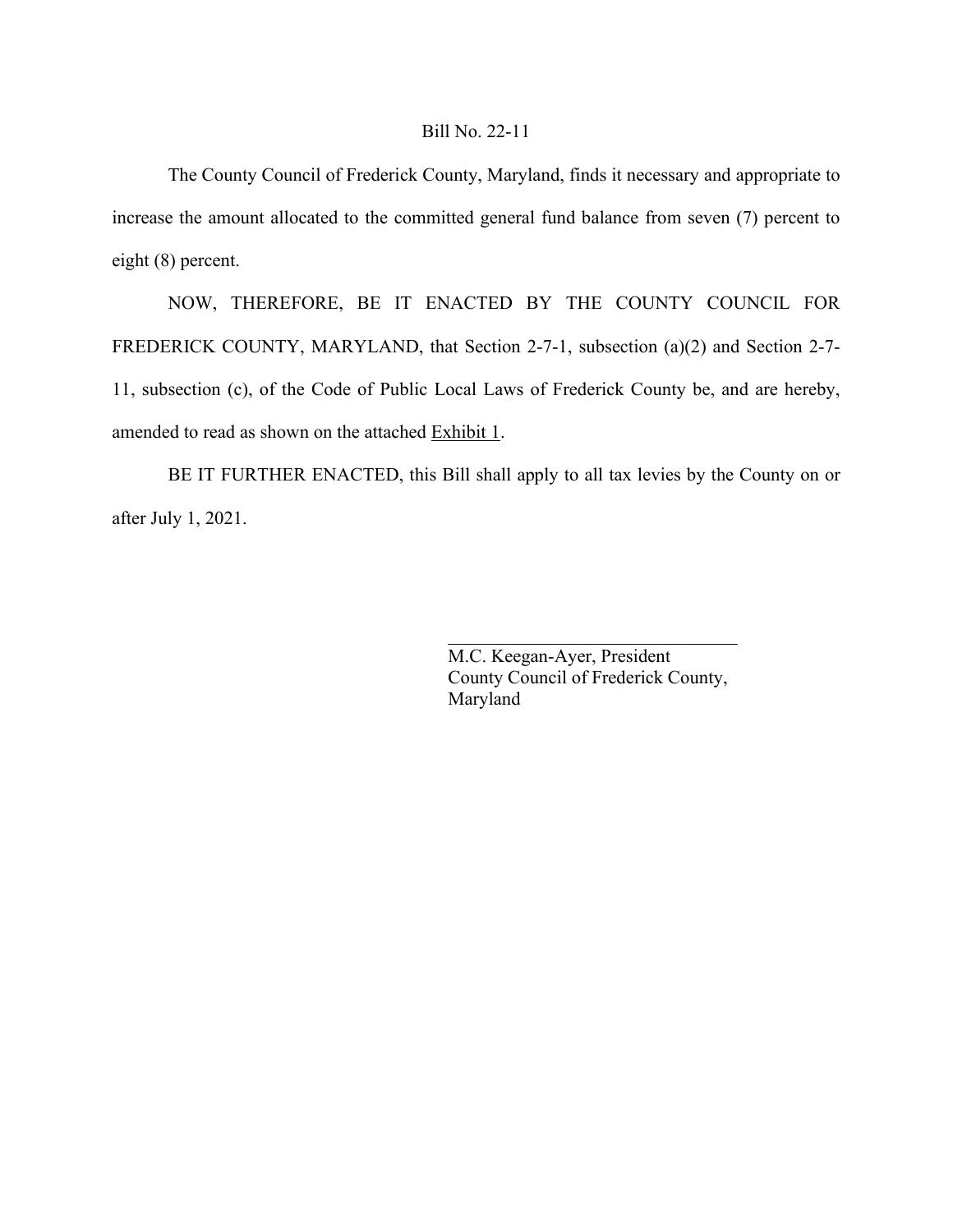### **Exhibit 1**

### **PART II**

# **CODE OF PUBLIC LOCAL LAWS OF FREDERICK COUNTY CHAPTER 2-7: FINANCE AND TAXATION ARTICLE I: IN GENERAL**

### **SECTION 2-7-1. TAX LEVY.**

\*\*\*

(a) (2) To protect the financial integrity of county government and to provide sufficient liquidity required for daily operations, the county governing body shall maintain a committed general fund balance. The amount shall be 5 percent for fiscal year 2016, 6 percent for fiscal year 2017, 6.5 percent for fiscal year 2018, **[**and**]** 7 percent for fiscal year 2019 through fiscal year 2021, and 8 percent for fiscal year 2022 and thereafter of the general fund expenditures and transfers to the Debt Service Fund, Board of Education and the Frederick Community College for the prior fiscal year. Any amount that exceeds 5 percent for fiscal year 2016, 6 percent for fiscal year 2017, 6.5 percent for fiscal year 2018, **[**and**]** 7 percent for fiscal year 2019 through fiscal year 2021, and 8 percent for fiscal year 2022 and thereafter of the general fund expenditures and transfers to the Debt Service Fund, Board of Education and the Frederick Community College for the prior fiscal year shall be included as funds available for appropriation in the current fiscal year.

#### \*\*\*

### **SECTION 2-7-11. APPROPRIATION INCREASES.**

\*\*\*

(c) If the committed general fund balance required by  $\S$  2-7-1 (a)(2) is appropriated and expended by the county governing body, the committed fund balance shall be replenished by the end of the third fiscal year after appropriation to meet the 5 percent for fiscal year 2016, 6

**[**Single boldface brackets**]** indicates matter deleted from existing law.

\_\_\_\_\_\_\_\_\_\_\_\_\_\_\_\_\_\_\_\_\_\_\_\_\_\_\_\_\_\_\_\_\_\_\_\_\_\_\_\_\_\_\_\_\_\_\_\_\_\_\_\_\_\_\_\_

\*\*\* **-** indicates existing law unaffected by bill.

Underlining indicates matter added to existing law.